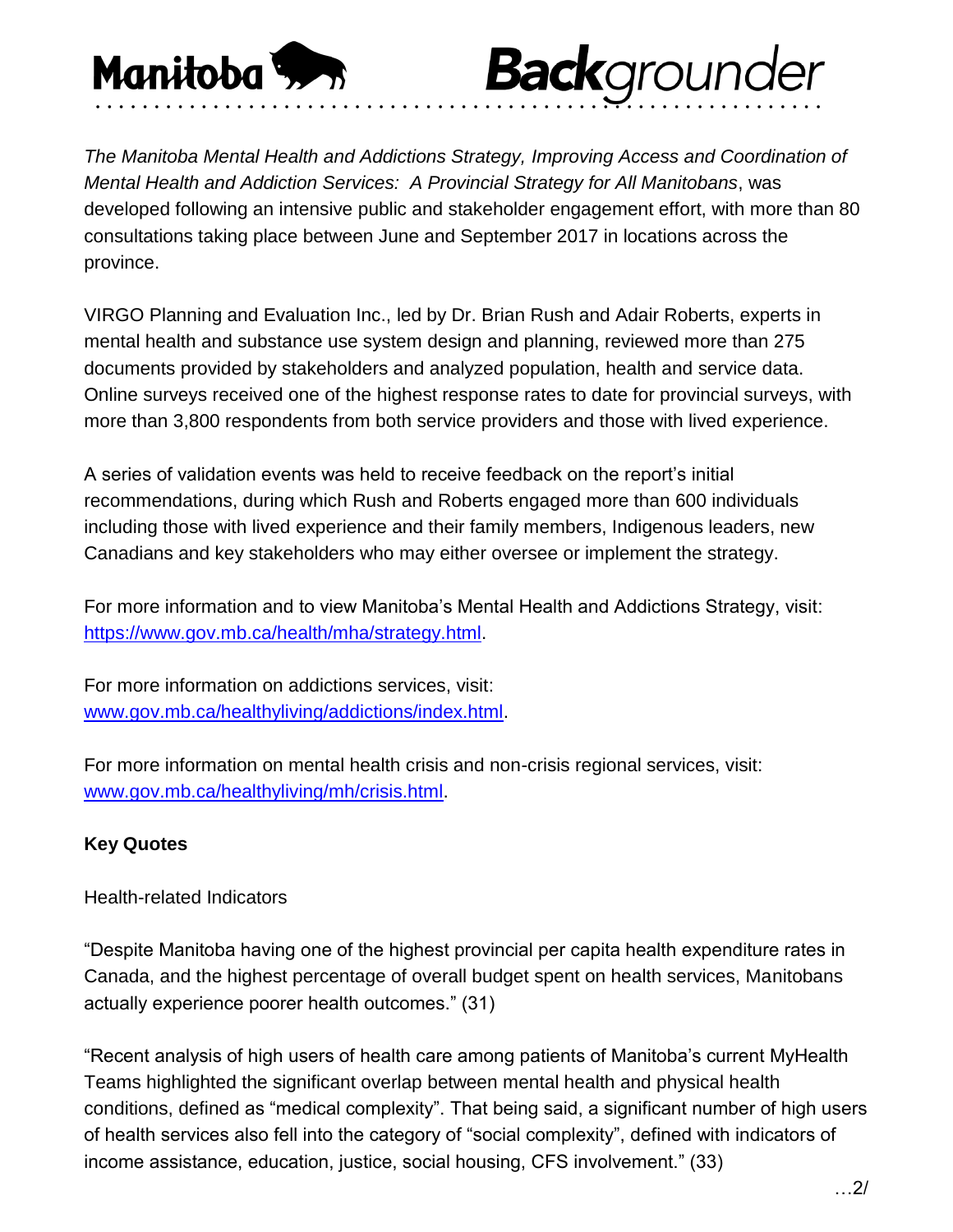"Despite the investment in substance use and addictions (SUA)/mental health (MH) services and supports …, Manitoba's service providers and the general public alike expressed strong opinions about access to these services … Significant concerns were expressed about lack of information on how to access, the wait times involved, proximity from home, and the lack of flexibility in days and hours of service." (xiv)

"… people are experiencing a system of services and supports that is essentially stretched too thin." (xiv)

"A theme does emerge about the relative imbalance in past investment and current state with respect to acute, hospital-based services compared to less resourced community-based services." (27)

"Too often people access an ER for mental health support because they have not received help elsewhere." (37)

"Co-location of services in community hubs, with the NorWest youth hub being cited as an excellent example." (161)

"A well-organized and functioning system also emphasizes collaboration and partnership so as to increase system capacity for access as well as service provision; improve navigation either through centralizing one-stop shops or well-articulated pathways; and expands the overall reach of the system response." (207)

### Focus on Prevention

"The need for a strong focus on prevention and public health promotion, within the context of making improvements to the delivery of SUA/MH services, is an important theme cutting across much of the previous work reviewed." (27)

Integration of Mental Health and Addiction

"The … review affords the first opportunity in Manitoba for a strategy that will support closer integration of SUA/MH services not only at the client-provider interface but also within system planning, accountability and performance measurement efforts." (28)

"Many planning efforts have shared the aspirations of system enhancement through improved collaboration beyond the SUA/MH sectors to specifically include closer collaboration with primary care." (28)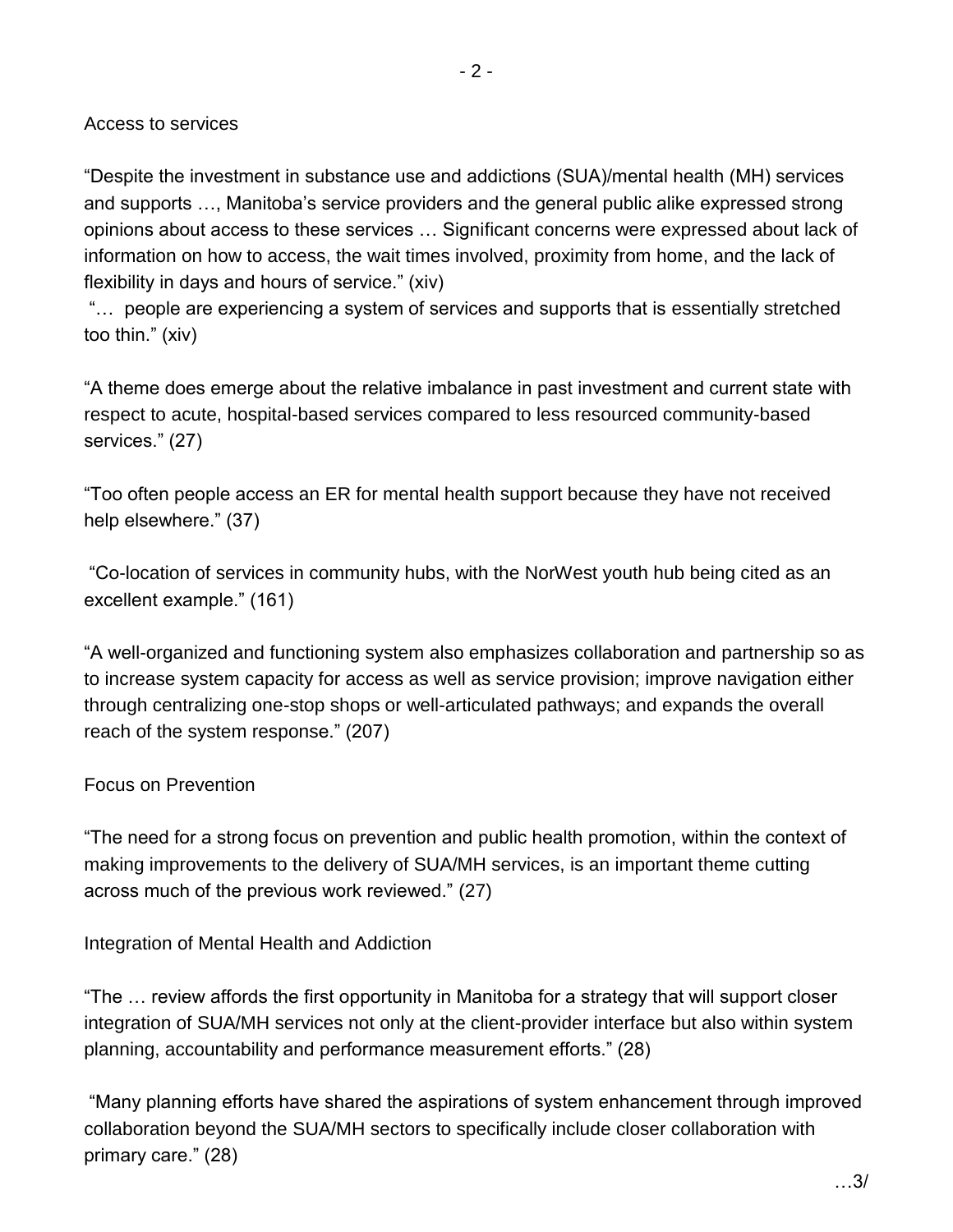"The current structure of the provincial system of SUA/MH services and supports highlights the separation of the mental health and SUA services in the province." (65)

## Indigenous People

"One of the strongest themes that emerged throughout the consultation process was the high proportion of people with Indigenous background engaged with virtually every stakeholder group delivering direct service." (143)

"Especially important in the Manitoba context, an effective treatment system engages Indigenous communities, including health professionals, in system planning, which helps break down jurisdictional barriers that impact both access and coordination; increases cultural competency of staff and cultural safety of clients that in turn encourages early help-seeking and reduces demand for the most intensive services." (207)

### Alcohol

"Throughout the project, we were also reminded of the heavy toll that alcohol continues to take on almost all segments of Manitoban society, as well as the challenges accessing treatment in a timely manner, especially for women." (xxi)

"While the national opioid crisis is of obvious concern, and with tragic outcomes, the hospitalizations and other health care costs for alcohol have been with us for some time and need to be kept top-of-mind in the current drug crisis." (10, referencing the Chief Public Health Officer's report on the state of public health in Canada, *2015: Alcohol consumption in Canada*.)

### Methamphetamine

"…across all WRHA Emergency Departments, visit counts with mention of methamphetamine use in the triage notes increased from about 10 per month in 2013 to about 190 per month to the end of 2017." (38)

"A shift to stronger substances was also noted, in particular, opioids and crystal meth." (106)

### Provincial Planning

"…the lack of provincial population-based planning was frequently noted. The historical tendency for making system enhancements was described as *"being driven more by Ministerial shuffles than a provincial plan"*." (107)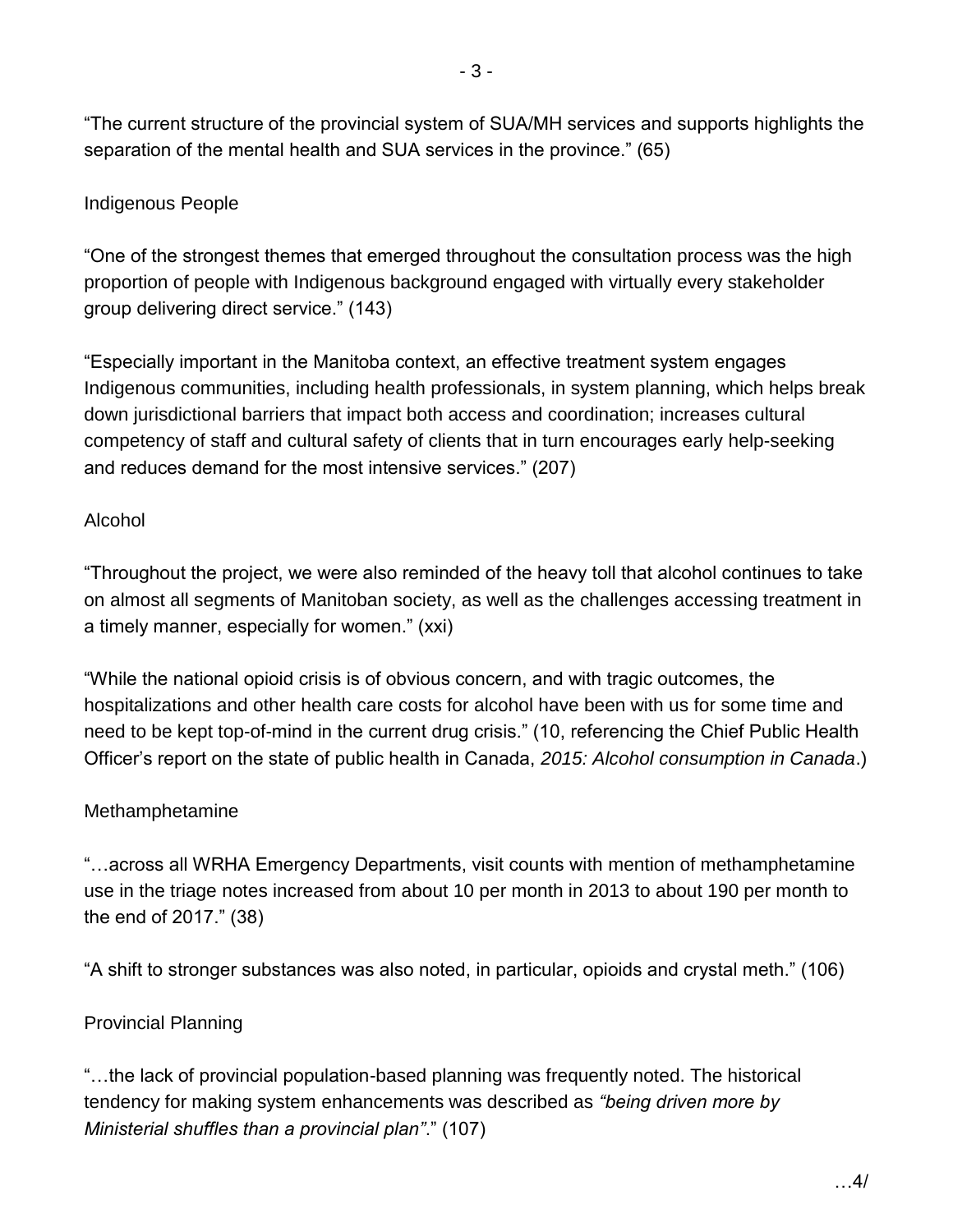"Stakeholders discussed the importance of a provincial strategy to successfully and broadly implement a shared provincial database and to resolve the current *'patchwork system'*." (142)

"The multiple ministries of government that are closely involved in mental health and substance use and addiction, including Families, Justice and Education, requires a high level of communication, trust and collaboration." (160)

"There was almost universal support for more provincial-level planning, based on a population health perspective that addresses the full range of needs among community members, and distributes resources across the province in a fair manner, according to need and unique regional circumstances." (215)

"Multi-sectoral support is also needed between sectors such as Primary Care, Education and Training, and Child and Family Services … this will call on MHSAL to take a leadership role and enlist the support of their government colleagues, as well as a host of important nongovernmental stakeholders, including the private sector, in achieving the promise of this new approach for Manitobans." (216-217)

### **Hubs**

"There was a high degree of support for the co-location of resources within specific communities or neighbourhoods … This approach was seen as a way of connecting treatment and support with prevention and health promotion in a holistic way." (116)

"Many stakeholders spoke with enthusiasm about the provincial rollout of MyHTs, which was seen to offer a strong collaborative care network model." (125)

"Community hub models were consistently cited as an important community-based strategy for increasing access, including a critical walk-in component, as in the youth hub model." (157)

"One of the recommendations of the Peachey report was for the designation and creation of several mental health hubs outside of the WRHA … this recommendation is strongly supported by the Consultant Team as a means of establishing several core services required to respond effectively to the most immediate crises, and to bolster the capacity in the ED setting to support people with SUA/MH challenges, including through access to psychiatric assessment and linkage to community-based services as appropriate." (222)